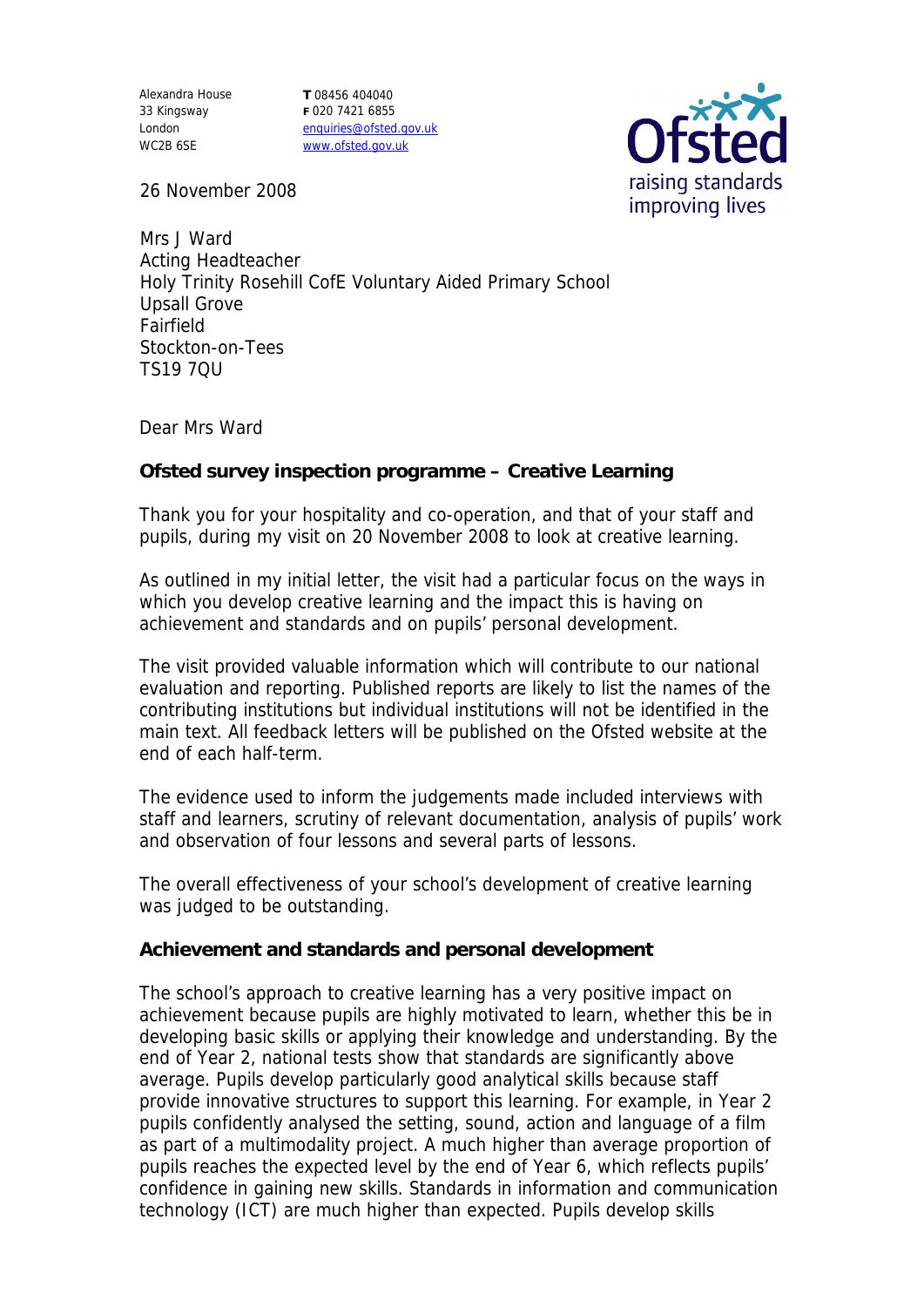including producing sophisticated 3D animations very confidently or manipulating sound tracks to enhance the reading of the poems that have been written in literacy.

Pupils are extremely confident, articulate and reflective. They acquire these skills through the many opportunities to take responsibility for creative projects, such as designing their own physical education activities to provide data for analysis in science. Pupils relish taking responsibility and are very proud of their achievements. They appreciate that they have to apply and train for their jobs, such as running the school office at lunchtimes. They have an excellent understanding of how to work as part of a team to agree on different key roles, handle a budget, produce a high quality outcome and appreciate each member's efforts. They systematically develop these skills through carefully sequenced creative learning projects each year. They show great confidence in taking part in events in the wider community. For example, the school is regularly successful in getting pupils to the national finals of a competition that can require the learning of three new languages, Dutch, Vietnamese and Zulu. Pupils are now in a good position to extend their analysis of how well they are developing skills of creative learning as they progress though the school.

**Quality of teaching and learning with respect to creative learning**

This is outstanding. Teachers organise teaching assistants, students, parents and other regular adult support to provide high quality interaction within the group's work. This ensures that pupils quickly understand how to tackle new ways of learning and receive plenty of help in any practical activities. Teachers use their interactive whiteboards and computers skilfully to open up new ways for pupils to learn. This ranges from providing contrasting podcasts with different effects to presenting short extracts of films or creating individual firework pictures. Teachers provide high quality opportunities for pupils to organise themselves in pairs and groups to tackle new learning. There is excellent use of homework for pupils to carry out their own research to contribute to lessons and enhance their presentations to their fellow pupils.

## **Quality of the curriculum**

This is outstanding. The half-termly creative key project for each year groups is innovative and purposeful. The use of ICT greatly enhances pupils' learning, from the production of e-books, to the 3D animated cartoons and the video pod-casting. The many creative ways that staff combine different subjects throughout the year is excellent. The curriculum for Spanish follows the school's philosophy of offering different creative ways of learning extremely well. The inclusion of specialists from the community, the church and business further extends opportunities for innovative learning.

**Leadership and management of creative learning**

This is outstanding. You have a very clear vision of the importance of creative learning, which is at the heart of your mission statement. The roles of creative learning co-ordinators in both key stages give a very strong focus for the continuing development in this aspect. The monitoring of initiatives is